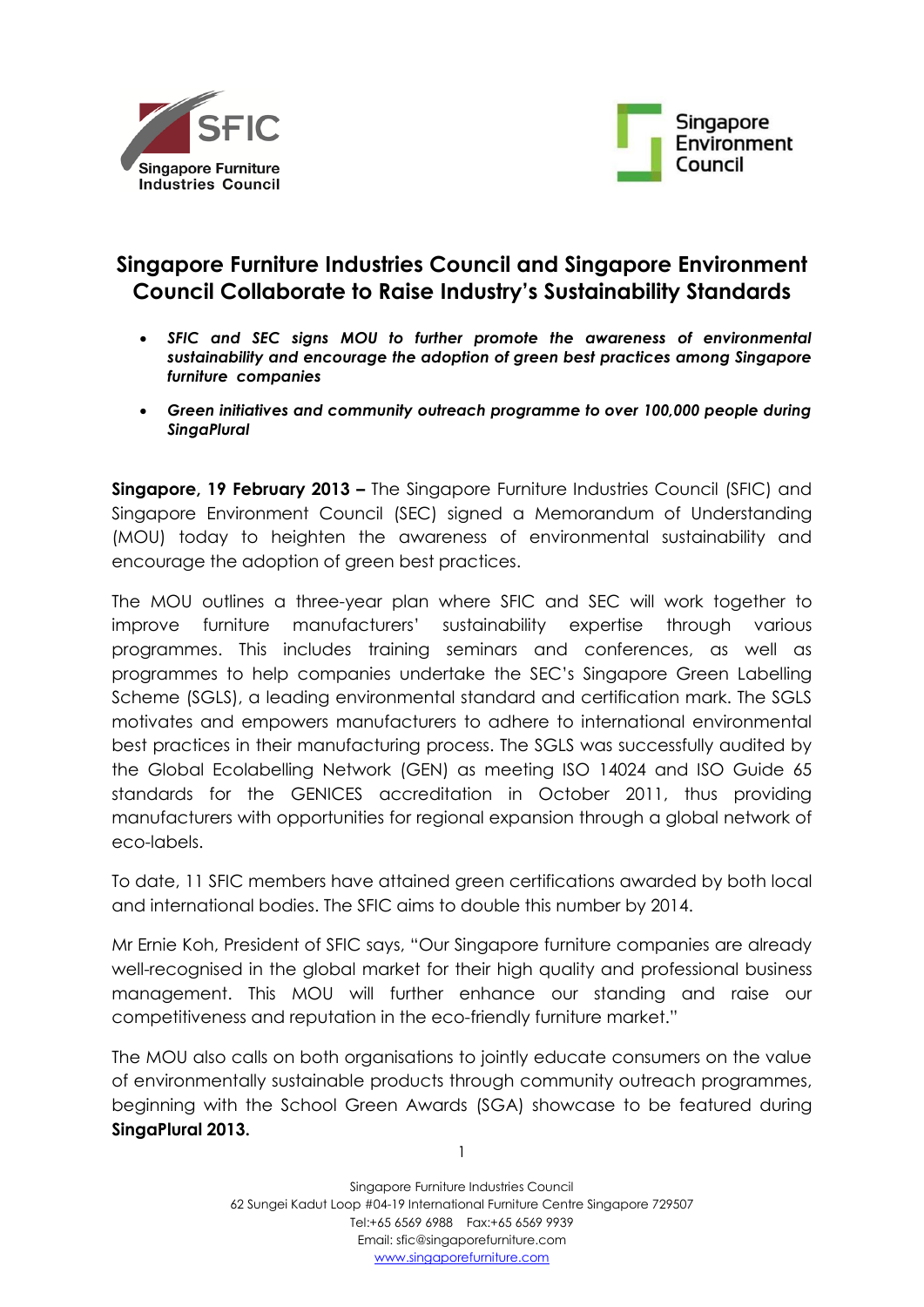Currently in its  $11<sup>th</sup>$  year of running, the SGA is a simple environmental audit programme that has seen the participation of 284 schools island-wide, ranging from primary schools to junior colleges and international schools. During the programme, students work in teams to gather data and conduct an audit on their school's environmental performance. Through such activity-based learning, students will increase their understanding of environmental and sustainability issues.

By featuring the works of schools that have participated in this programme on the SingaPlural platform, both SFIC and SEC aim to raise the level of awareness of issues such as waste minimisation, resource conservation and greening of the environment, using the schools to reach out to both industry and the public.

"This partnership is a strategic move in facilitating the Council's role in driving sustainable business and consumer practices. We hope to extend the outreach and awareness of the SGLS in the furniture sector by harnessing SFIC's network, thereby facilitating our pursuit of enhancing Singapore's position as a 'green dot' in the business world," said Mr Jose Raymond, Executive Director of the Singapore Environment Council.

The MOU underscores the growing importance of sustainable manufacturing and enhances SFIC's vision of developing a sustainable furniture industry.

Supported by International Enterprise Singapore and SPRING Singapore under the LEAD Programme, several furniture sustainability exhibits will take spotlight at the upcoming **SingaPlural 2013**. This week-long design celebration from 8-15 March will be held in the city streets of Singapore, in conjunction with the annual International Furniture Fair Singapore (IFFS).

For the list of sustainability-focused activities on showcase at SingaPlural 2013, please refer to **Annex A** or go to *[www.SingaPlural.](http://www.singaplural/)com.*

-End-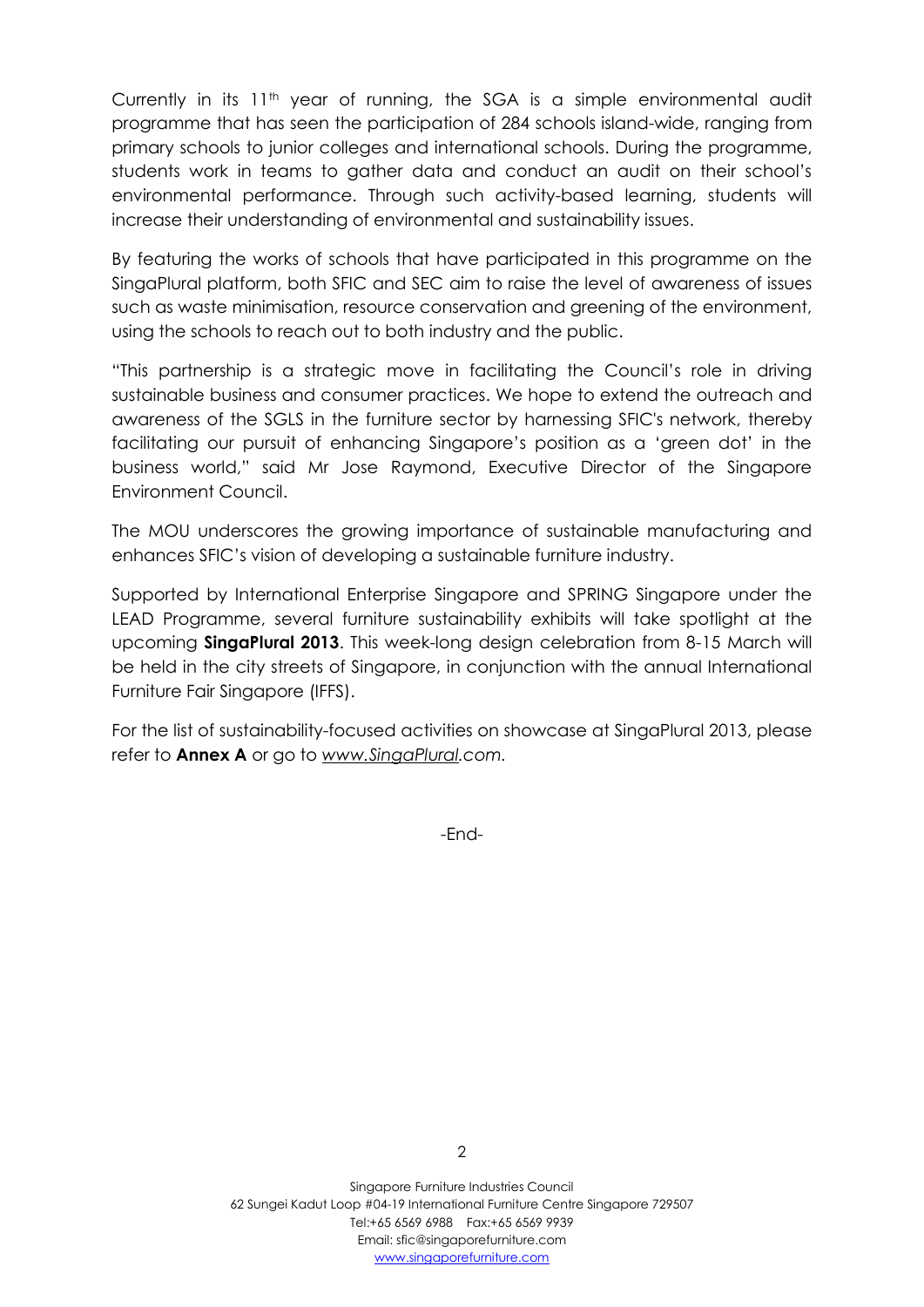## **For media queries regarding SFIC, please contact:**

Viviane Then Strategic Public Relations Group Tel: +65 6325 8271 / 9735 5318 [Viviane.then@sprg.com.sg](mailto:Viviane.then@sprg.com.sg)

Diana Low Strategic Public Relations Group Tel: +65 6325 8264 / 9877 6706 [Diana.low@sprg.com.sg](mailto:Diana.low@sprg.com.sg)

Simone Matt Singapore Furniture Industries Council Tel: +65 6569 6988 [simone@singaporefurniture.com](mailto:simone@singaporefurniture.com)

Shermaine Ong Singapore Furniture Industries Council Tel: +65 6569 6988 [shermaine@singaporefurniture.com](mailto:shermaine@singaporefurniture.com)

## **For media queries regarding SEC, please contact:**

Ms Noor Aisha Senior Communications Executive Singapore Environment Council Tel: +65 6433 5388 / 9786 3091 noor.aisha@sec.org.sg

## **About Singapore Furniture Industries Council (SFIC)**

Singapore Furniture Industries Council was established in 1981 as the official representative body of Singapore's furniture industry. It currently represents 95% of established furniture manufacturers in Singapore, of whom 65% have subsidiary manufacturing plants in the region including China, Indonesia, Malaysia, Myanmar, Thailand and Vietnam. Its primary role is to promote the interests of its members and the Singapore furniture industry. Many of its initiatives aim to facilitate members' exposure to the world market, develop local talent and encourage entrepreneurship.

Through SFIC Institute, its training and education arm, the SFIC offers development courses to ensure its graduates remain competitive and relevant to the latest industry developments. It also manages the International Furniture Centre and organises SingaPlural, the annual design week, held in conjunction with International Furniture Fair Singapore/ASEAN Furniture Show, The Décor Show and The Hospitality Show. To ensure the industry's growth and viability, SFIC continues to forge close partnerships with the government and trade-related agencies to harness technology, knowledge and information for effective strategic planning. [www.singaporefurniture.com](http://www.singaporefurniture.com/)

## **About Singapore Environment Council (SEC)**

Established in 1995, the Singapore Environment Council (SEC) is an independently managed, non-government organisation that nurtures, facilitates and co-ordinates environmental causes in Singapore. SEC's work is founded on three pillars of action – Firstly, partnership with the people, private and public sectors of Singaporean society, to nurture a culture aligned with sustainable development concepts. Secondly, SEC rewards environmental excellence through awards schemes and product endorsement programmes, such as the Singapore Green Labelling Scheme. Thirdly, the SEC collaborates with partners to develop and implement training and learning programmes to build competencies in environmental sustainability within companies, thus keeping our business leaders ahead of the curve. [www.sec.org.sg](http://www.sec.org.sg/)

Singapore Furniture Industries Council 62 Sungei Kadut Loop #04-19 International Furniture Centre Singapore 729507 Tel:+65 6569 6988 Fax:+65 6569 9939 Email: sfic@singaporefurniture.com www.singaporefurniture.com

3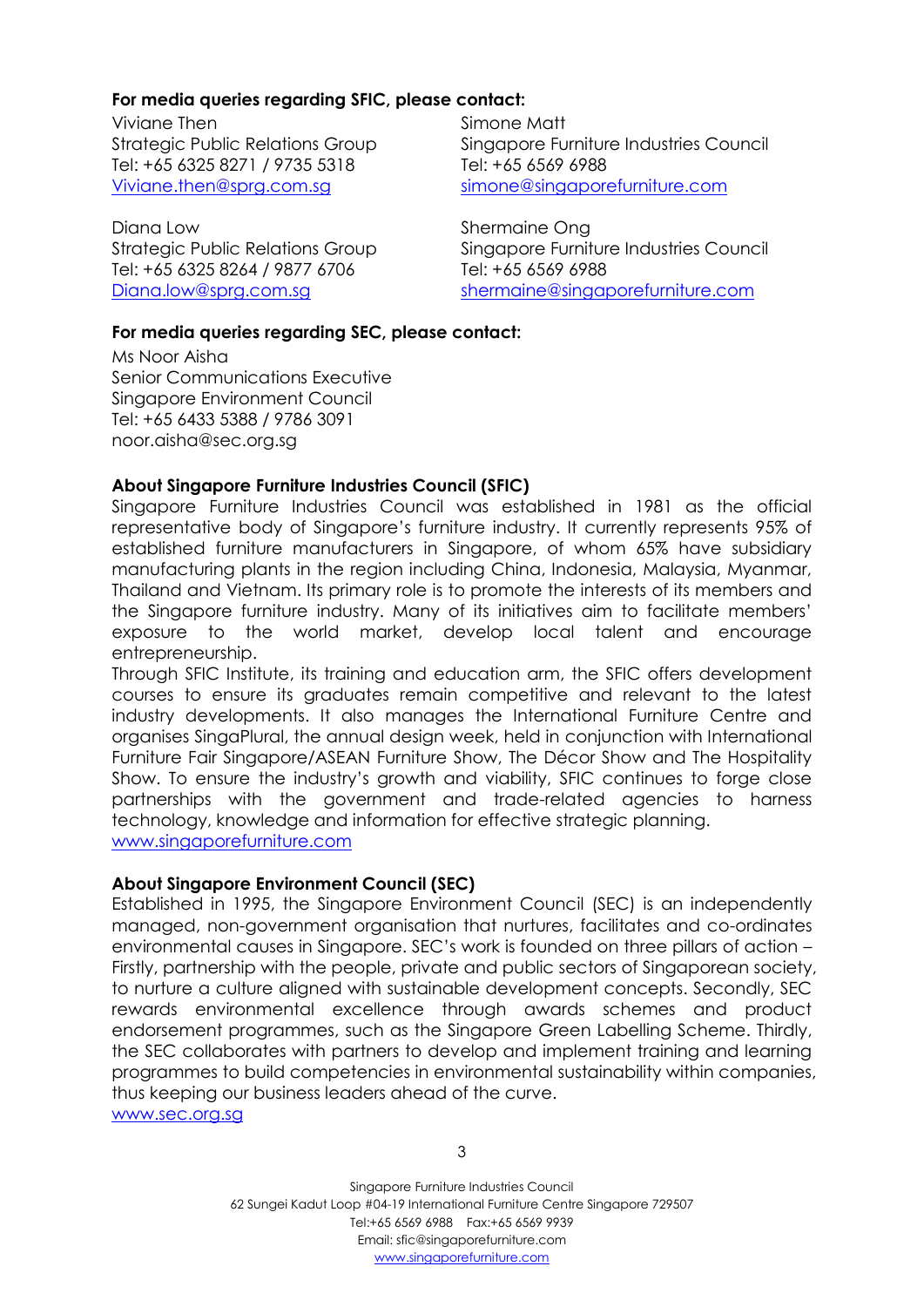## **List of sustainability-focused activities on showcase at SingaPlural 2013**

# **About SingaPlural 2013 –** *Celebrating Design*





*SingaPlural 2013 – Celebrating Design* returns for a 2nd edition to showcase the best design elements from the multi-faceted creative spectrum - Architecture, Urban Planning, Landscape Architecture, as well as Interior, Furniture, Graphic and Fashion Design. *SingaPlural 2013* is held in conjunction with International Furniture Fair Singapore 2013/30<sup>th</sup> ASEAN Furniture Show, The Décor Show 2013 and The Hospitality Show 2013.

Together with network partners of DesignS, this week-long design celebration features Singapore's very own home-grown talents across the creative industries. From Singapore Expo to the hustle of Orchard Road, local audiences and international visitors are in for a visual treat from 8 to 15 March 2013 with more than 220 installations and exclusively curated design spaces, symposiums, competitions and many other activities to engage and evoke their design senses.

For more information, please refer to [www.singaplural.com;](http://www.singaplural.com/) [www.facebook.com/SingaPlural.](http://www.facebook.com/SingaPlural)

#### **Furniture Design Platform (FDP) & FutureCraft Showcase**

#### **9 – 12 March 2013**

#### **Singapore Expo, Hall 4**

Featuring prototypes launched by new and promising furniture designers in Singapore and the region, the FDP provides opportunities for design talents to kickstart their careers as potential manufacturers and companies from international markets cast their eyes on them at the International Furniture Fair Singapore.

13 designers and design studios from Singapore, Indonesia as well as Swedish design studio, FormUsWithLove, will also launch their creative works developed during their workshop in Solo City, Indonesia. Titled "FutureCraft", the workshop aimed to create new approaches towards modern-day design using traditional materials. This initiative by SFIC and Himpunan Desiner Mebel Indonesia (HDMI) aims to encourage designers to create new approaches towards modern-day design using traditional materials such as teak, bamboo, rattan, recycled wood and ceramic.

Singapore Furniture Industries Council 62 Sungei Kadut Loop #04-19 International Furniture Centre Singapore 729507 Tel:+65 6569 6988 Fax:+65 6569 9939 Email: sfic@singaporefurniture.com www.singaporefurniture.com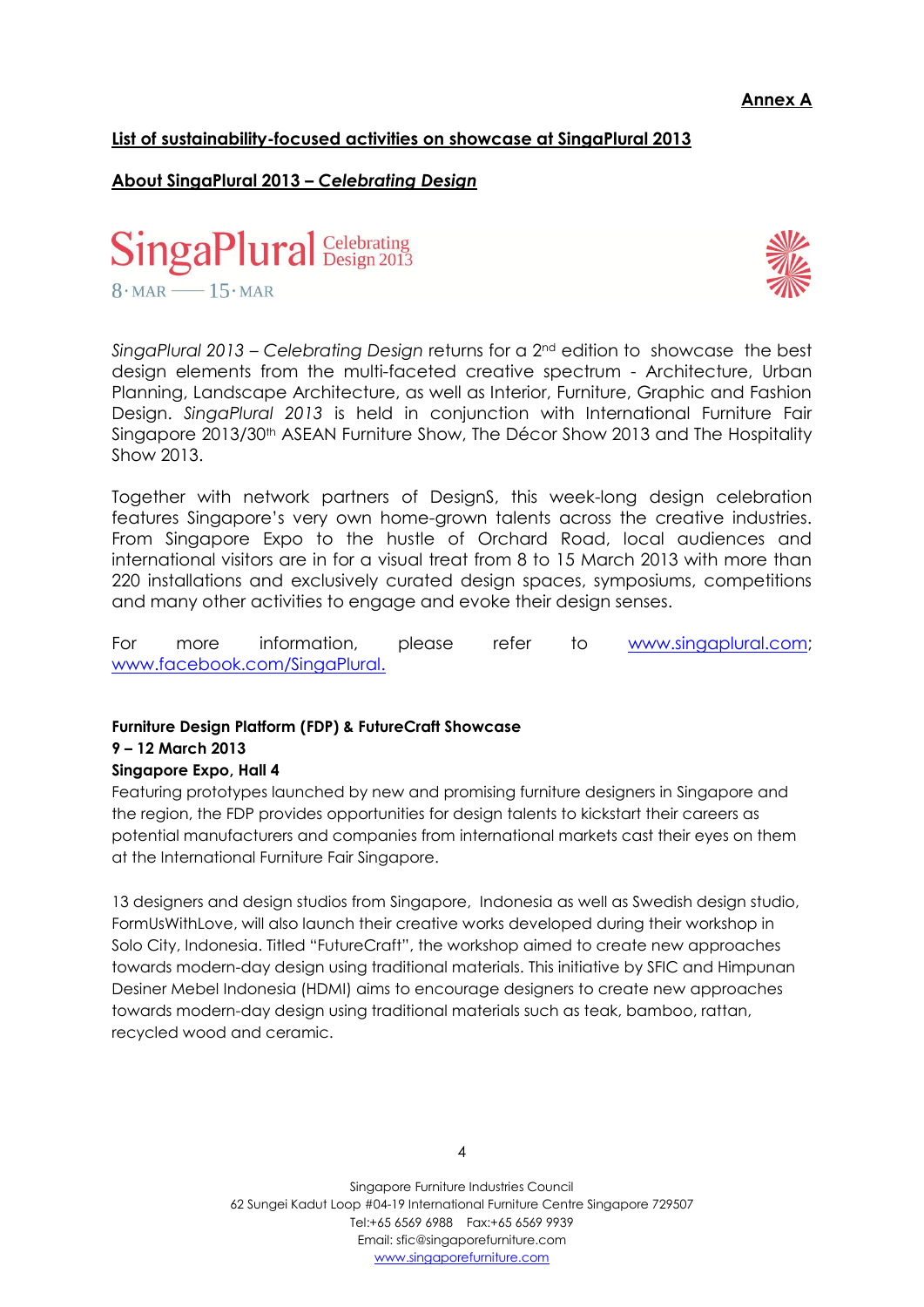# **Green Pavilion 9 – 12 March 2013 Singapore Expo, Hall 4**

Curated by UK material expert Chris Lefteri, the Green Pavilion houses a creative showcase of sustainable furniture designs by Singapore furniture companies and eco-material samples. It also functions as a hive of information introducing sustainable practices, material use and trends in the furniture industry and global environment sustainability through on-site workshops and networking opportunities to cross-share knowledge and experiences.

# **Design Conversations**

#### **9 – 12 March 2013 \*SCAPE Warehouse**

Design Conversations is a series of sharing sessions based on the theme "Unity in Diversity" by accomplished industry professionals from Netherlands, Singapore and UK. They include Ineke Hans, Luke Hughes, Chris Lefteri, Voon Wong and others who will share their thoughts and ideas with students and design aficionados.

# **Furniture Design Award (FDA) 2013 & 20th Anniversary Showcase**

#### **8 – 12 March 2013 \*SCAPE Warehouse**

The FDA is an annual competition that celebrates the best achievements in furniture design, in an industry that continues to innovate, surprise and defy boundaries in Singapore and around the world. This year's theme, "Co-exist", challenges designers to rethink their roles and contemplate issues that are affecting lives around the world today.

2013 also marks the 20th Anniversary of FDA. Highlights include works by previous FDA winners including Nathan Yong, Gabriel Tan, Wendy Chua of Singapore; as well as Apirat Boonruangthaworn from Thailand, Jarrod Lim from Australia and Kenneth Cobonpue from the Philippines.

# **Design\*SCAPE**

#### **8 – 12 March 2013 \*SCAPE Warehouse**

# Conceptualised to alter the conventional way of individual exhibition, Design\*SCAPE features a congregated platform for local talents to showcase their artworks. This offers visitors a unique opportunity to see a variety of international and local brands all showcasing in one location.

# **DesignS PUSH Showcase**

# **8 – 12 March 2013 \*SCAPE Warehouse**

PUSH Showcase will feature outstanding achievements by the eight network partners of DesignS, featuring works that helped position Singapore as a global centre for design solutions.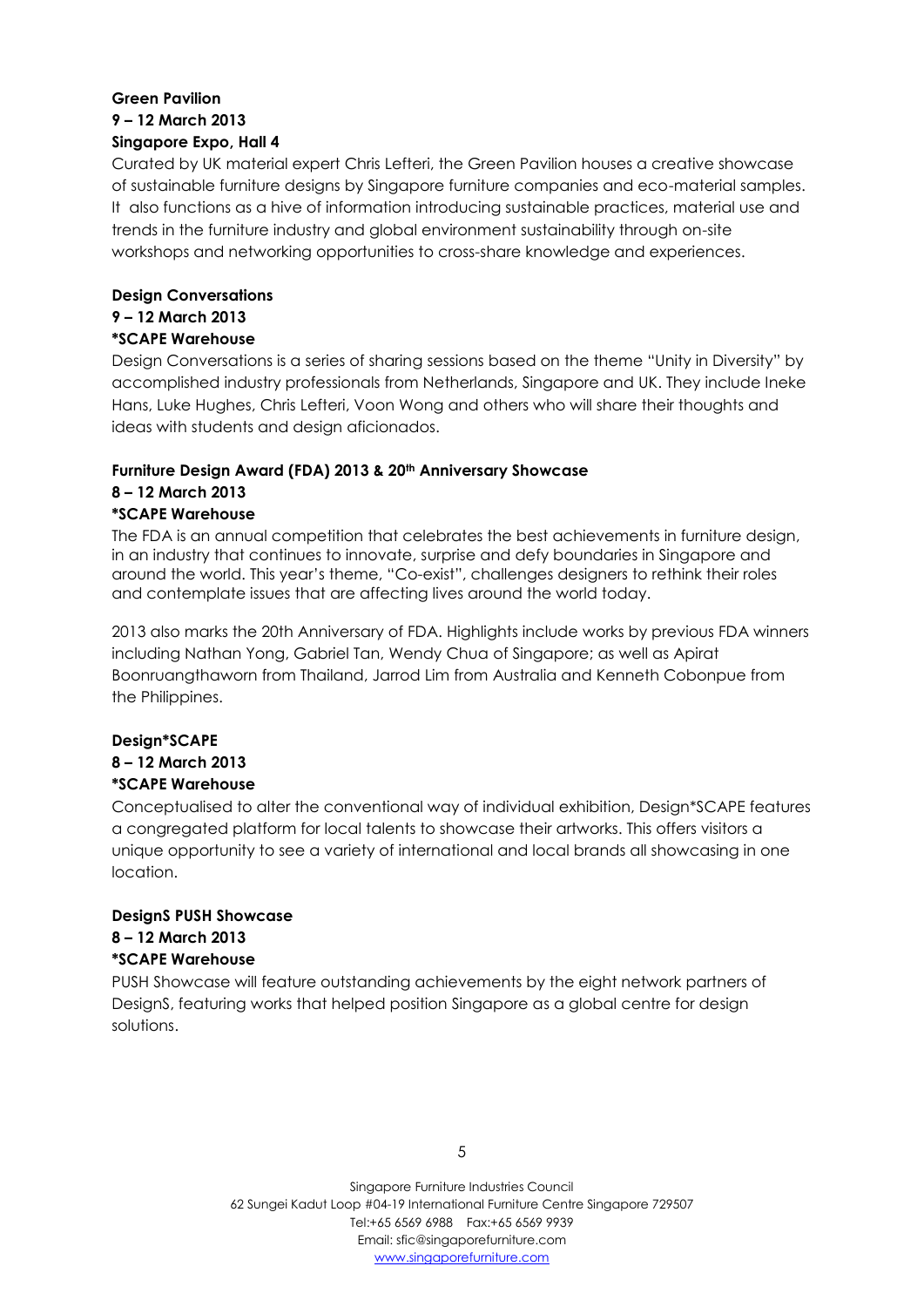### **30 LifeStories – bench**

#### **8 – 15 March 2013**

#### **\*SCAPE, Park Mall, Dhoby Ghaut Green, Handy Road Open Space, URA Centre**

A nostalgic and meaningful exhibition that enables Singaporeans to remember the former National Stadium in a special way, bench began as a design competition that invited members of the public to recapture their memories of the old National Stadium through the design of an outdoor bench made from actual wooden planks salvaged from the stadium itself. A total of 30 creative outdoor installations by designers, artists and members of the public will reflect themes of stadium architecture, community, and social events.

#### **Design Larger Than Life**

#### **8 – 15 March 2013**

## **\*SCAPE Warehouse, Park Mall, Dhoby Ghaut Green, Handy Road Open Space**

10 oversized outdoor installations will invite visitors to immerse themselves into the works, and truly experience and appreciate the inherent beauty found in everyday objects. Designed to interact, these structural works of art prompt visitors to engage in playful action and emotive expression.

## **48 Hours Challenge**

## **8 – 15 March 2013**

#### **Park Mall**

5 retailers will work with students from design institutions and participants will race against time to innovate, revamp and reinvent showrooms at Park Mall within 48 hours to create a sensorial buying experience. Visitors along the buzzing shopping belt can actively engage in the challenge by witnessing the transformation of the space from ground-up. The completed showcase will be displayed throughout SingaPlural.

# **Insights into Design**

# **9 - 11 March 2013**

#### **\*SCAPE Warehouse**

Gain fresh perspectives into the working world of "Design", beyond the glamorous showcases and beautiful products. This is a rare public engagement where business and creative leaders from the design and creative industries will share with the audience their design breakthroughs, the need for entrepreneurship, working tips and more. Speakers include DDB Group Creative Director, Joji Jacob; Founder and Designer of Heads of State Millinery, Chee Sau Fen; leader in landscape design and President of Singapore Institute of Landscape Architects, Damian Tang; President of Design Business Chamber, Lawrence Chong; and, Chairman, SIA Young Architectural League Commitee, Mark Wee.

#### **Play Spots**

## **By Singapore Institute of Landscape Architects 8 – 15 March 2013 Dhoby Ghaut Green**

Play Spots @ Dhoby Ghaut Green by Singapore Institute of Landscape Architects is an interactive urban installation that encourages play in unexpected places. Through various creative and strategic interventions on existing city spaces, these play spots aim to express

6

Singapore Furniture Industries Council 62 Sungei Kadut Loop #04-19 International Furniture Centre Singapore 729507 Tel:+65 6569 6988 Fax:+65 6569 9939 Email: sfic@singaporefurniture.com www.singaporefurniture.com